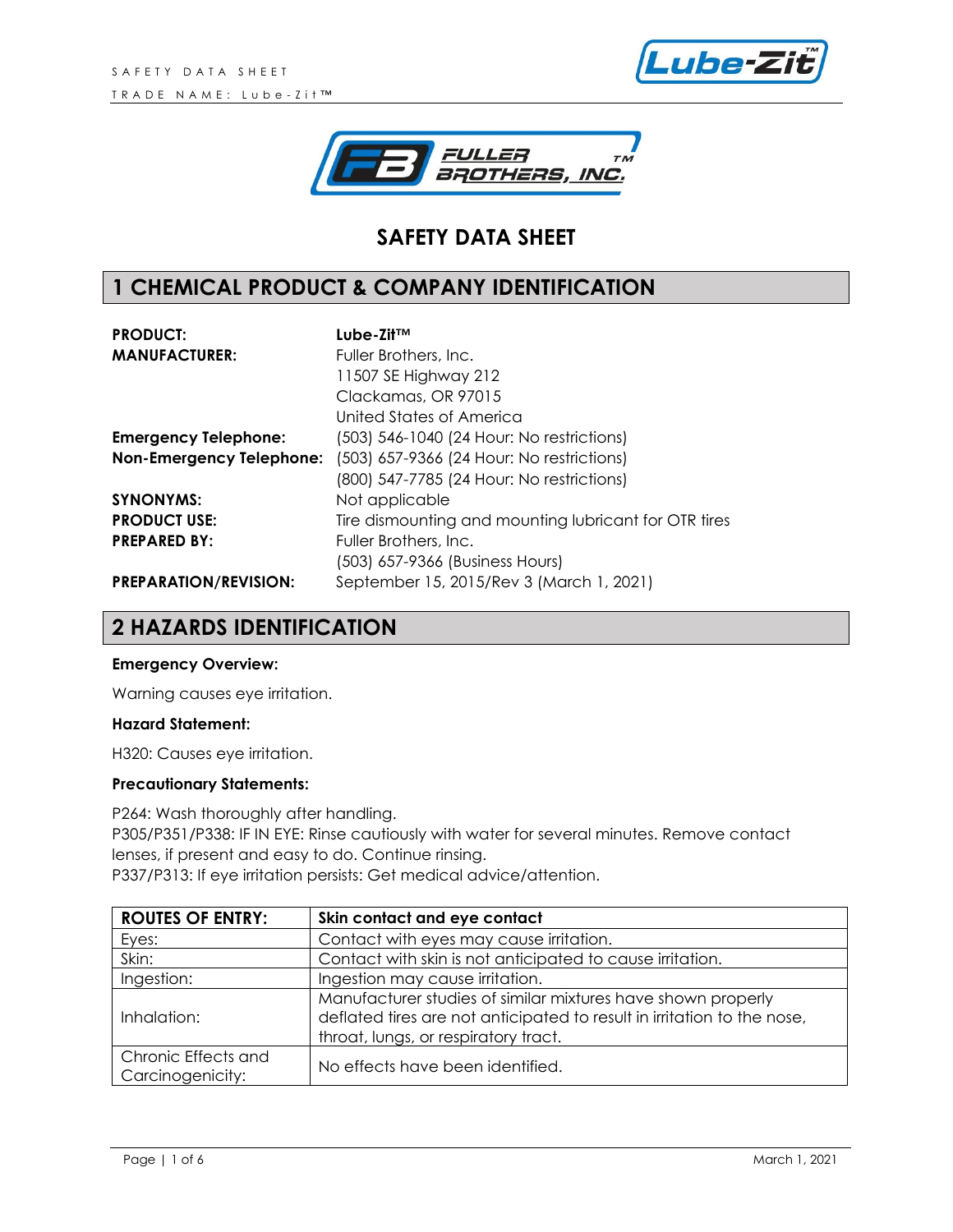T R A D E N A M E : L u b e - Z i t ™



#### **GHS CLASSIFICATION\***

#### **Physical, Health, and Environmental**

Eye irritation: Category 2B

\*This list is limited to those categories that can be classified. Other categories are either not classified or classification is not possible.

### **3 COMPOSITION/INFORMATION ON INGREDIENTS**

| Component                                                                                                    | CAS# | <b>Percent by Weight</b> | <b>ACGIH TLV-</b><br><b>TWA</b> | Federal<br><b>OSHA PEL-</b><br>TWA | <b>Oregon OSHA</b><br><b>PEL-TWA</b> |
|--------------------------------------------------------------------------------------------------------------|------|--------------------------|---------------------------------|------------------------------------|--------------------------------------|
| Proprietary<br>Ingredients <sup>1</sup>                                                                      | ΝA   | 100                      | ΝA                              | ΝA                                 | ΝA                                   |
| No ACGIH TLV-TWA, federal OSHA or Oregon OSHA PEL-TWA exists for any proprietary ingredients in the mixture. |      |                          |                                 |                                    |                                      |

### **4 FIRST AID MEASURES**

**Eyes:** In case of contact with eyes, immediately flush with clean, low-pressure water for at least 15 minutes. Remove contact lenses, if present and easy to do so. If eye irritation occurs persists, seek medical attention.

**Skin:** No first aid expected to be required. Consider removal of affected clothing and washing of affected skin as soon as practicable to minimize possibility of ingestion or eye contact.

**Ingestion:** Do not induce vomiting. Loosen tight clothing such as a collar, tie, belt or waistband. Seek immediate medical attention.

**Inhalation:** Remove person to fresh air. If breathing is difficult, give oxygen and seek immediate medical attention.

### **5 FIRE FIGHTING MEASURES**

**Flammable Properties:** Nonflammable. **Flashpoint:** Not available. **Autoignition Temperature:** Not available. **Lower Explosive Limit (%):** Not available. **Upper Explosive Limit (%):** Not available.

**Fire and Explosion Hazards:** Product nonflammable. Container may be flammable. See firefighting instructions below.

**Fire Fighting Instructions:** Firefighting activities that may result in potential exposure to high heat, smoke, or toxic by-products of combustion requires NIOSH/MSHA- approved pressure-demand, self-contained breathing apparatus with full face-piece and full protective clothing.

**Extinguishing Media:** Carbon dioxide, dry chemical powder, foam, water spray, or fog.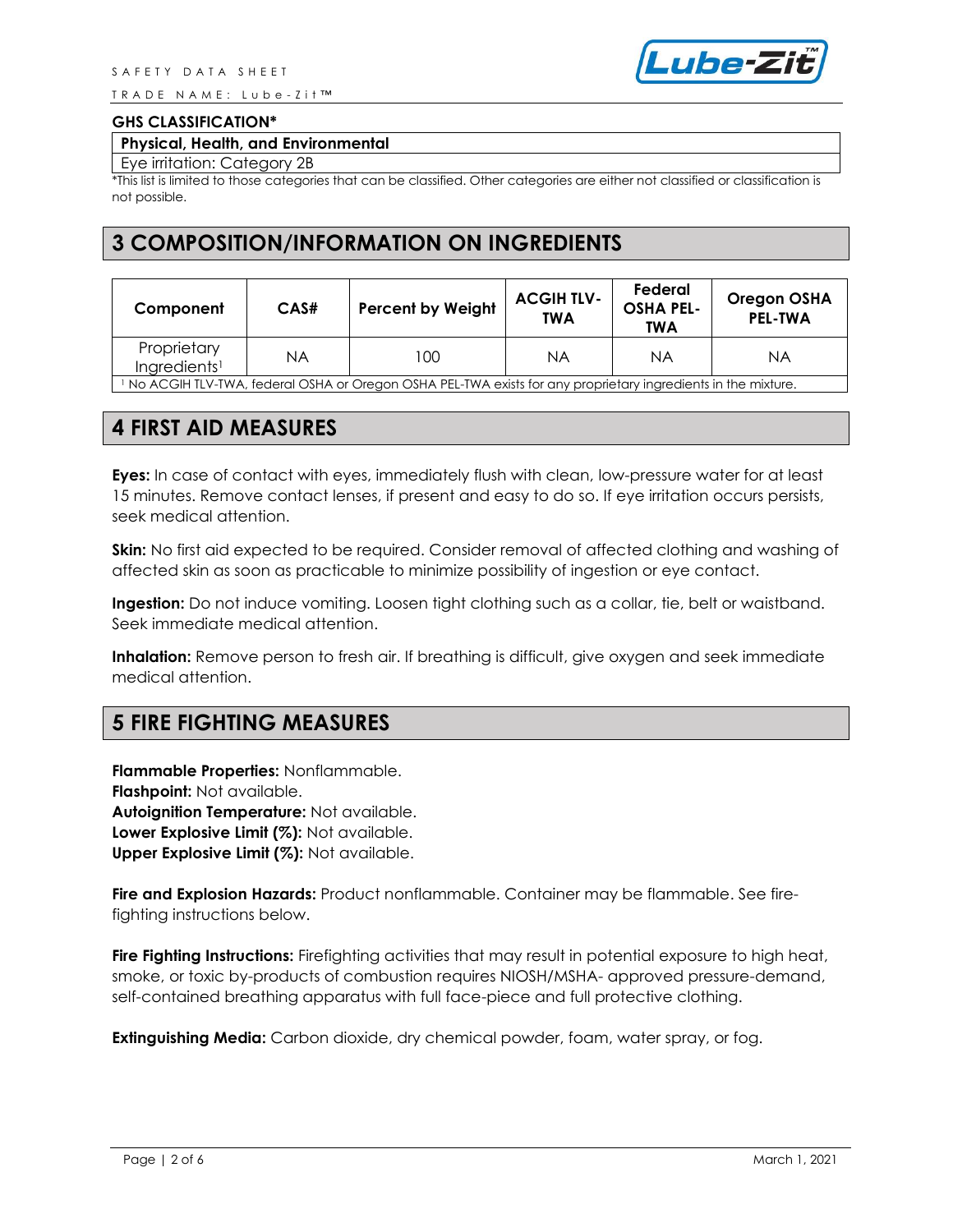

### **6 ACCIDENTAL RELEASE MEASURES**

Wear appropriate personal protection during cleanup, such as splash googles, chemical impervious gloves (e.g., neoprene or nitrile), boots, and coveralls (e.g., Tychem®). Carefully contain and stop the source of the spill, if safe to do so.

Use the appropriate tools to put the spilled product in a convenient waste disposal container. Wash the area after the product has been removed. Do not flush down sewer or drainage systems, unless system is designed and permitted to handle such material.

### **7 HANDLING AND STORAGE**

**Handling Precautions:** Do not ingest. Avoid contact with skin and eyes. Wash hands after use.

**Storage Precautions:** Store away from extreme heat, ignition sources, and incompatible materials such as oxidizers.

## **8 EXPOSURE CONTROLS, PERSONAL PROTECTION**

**Engineering Controls:** Under expected conditions of use, general ventilation may be used.

**General Hygiene Practices:** Wash hands and face with soap and water before eating, drinking, applying cosmetics, or using tobacco products.

#### **Personal Protective Equipment:**

| Eyes:               | Wear chemical splash glasses or goggles for spill cleanup or activities with<br>potential eye contact. |
|---------------------|--------------------------------------------------------------------------------------------------------|
| Skin:               | None required under expected conditions of use.                                                        |
| <b>Respiratory:</b> | None required under expected conditions of use.                                                        |

# **9 PHYSICAL & CHEMICAL PROPERTIES**

**Physical State:** Liquid. **Color:** Light green. **Odor:** Slight citrus odor. **Odor Threshold:** Not available. **pH:** Not available. **Melting Point:** Not available. **Freezing Point:** Not available. **Initial Boiling Point:** Not available. **Boiling Range:** Not available. **Flashpoint:** Not available. **Evaporation Rate:** Not available. **Flammability:** Nonflammable. **Upper Explosive Limit:** Not available. **Lower Explosive Limit:** Not available. **Vapor Pressure:** Not available.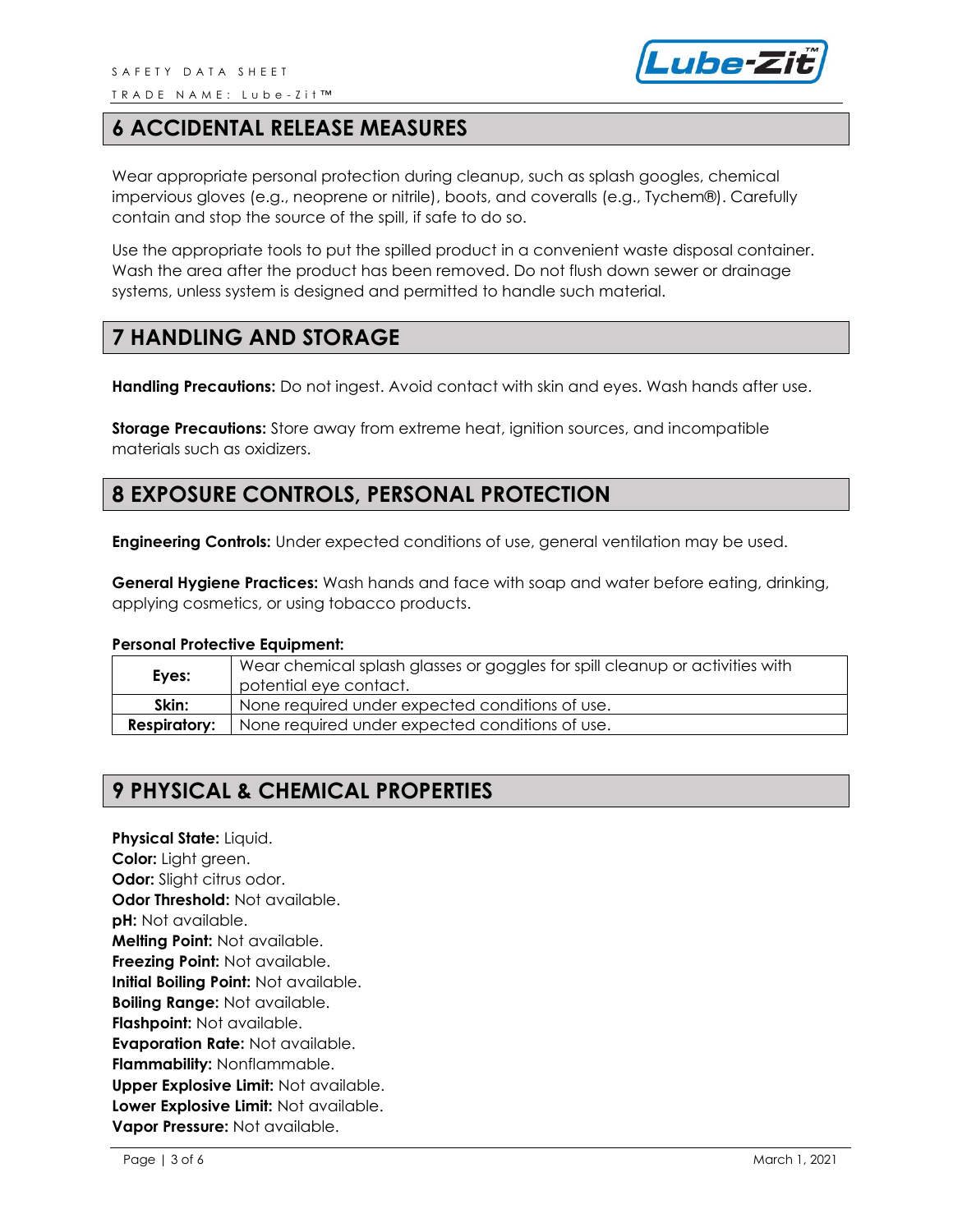

**Vapor Density:** Not available. **Relative Density:** Not available. **Solubility:** Readily soluble in water. **Partition Coefficient (n-octanol/water):** Not available. **Autoignition Temperature:** Not available. **Decomposition Temperature:** Not available. **Viscosity:** Not available.

# **10 STABILITY & REACTIVITY**

**Reactivity:** Not reactive under normal conditions of use and storage.

**Stability:** Stable under normal conditions of use and storage.

**Hazardous Polymerization:** Will not occur under normal conditions of use and storage.

**Conditions and Materials to Avoid:** May react with oxidizers.

**Hazardous Decomposition Products:** None known to occur.

## **11 TOXICOLOGICAL INFORMATION**

**LD50:** Data from similar mixture: > 15,000 mg/kg body weight (mouse, oral).

**LC50:** No data indicating irritation to the nose, throat, lungs, or respiratory tract.

**Teratogenicity:** No data indicating teratogenic effects. Not expected to have teratogenic effects, based on assessment of individual ingredients.

**Mutagenicity:** No data indicating mutagenic effects. Not expected to have mutagenic effects, based on assessment of individual ingredients.

**STOT-single exposure:** No data indicating STOT-single exposure.

**STOT-repeat exposure:** No data indicating STOT-repeat exposure.

**Aspiration Hazard:** No data indicating aspiration hazard. Not expected to have aspiration hazard based on assessment of similar mixtures.

**Carcinogenicity:** Not classified as carcinogen, based on assessment of individual ingredients. **Sensitization to Product:** Not expected to cause sensitization based on assessment of individual ingredients.

# **12 ECOLOGICAL INFORMATION**

**Persistence and Degradability:** Rapidly degradable.

**Environmental Toxicity (LC50):** Non-toxic. Data from similar mixture: 3,667 mg/L (*ceriodaphnia dubia* 48-hour acute effluent toxicity bioassay) and 7,000 mg/L (*pimephales promelas* 96-hour acute effluent toxicity bioassay).

**Bioaccumulation Potential:** Readily biodegradable.

**Mobility in Soil:** Readily biodegradable.

**Additional Advice:** Readily biodegradable, but consult local regulations before discharging to sewers, drainages, or water bodies.

# **13 DISPOSAL CONSIDERATIONS**

**Disposal:** Consult federal, state, and local waste regulations to determine appropriate disposal options.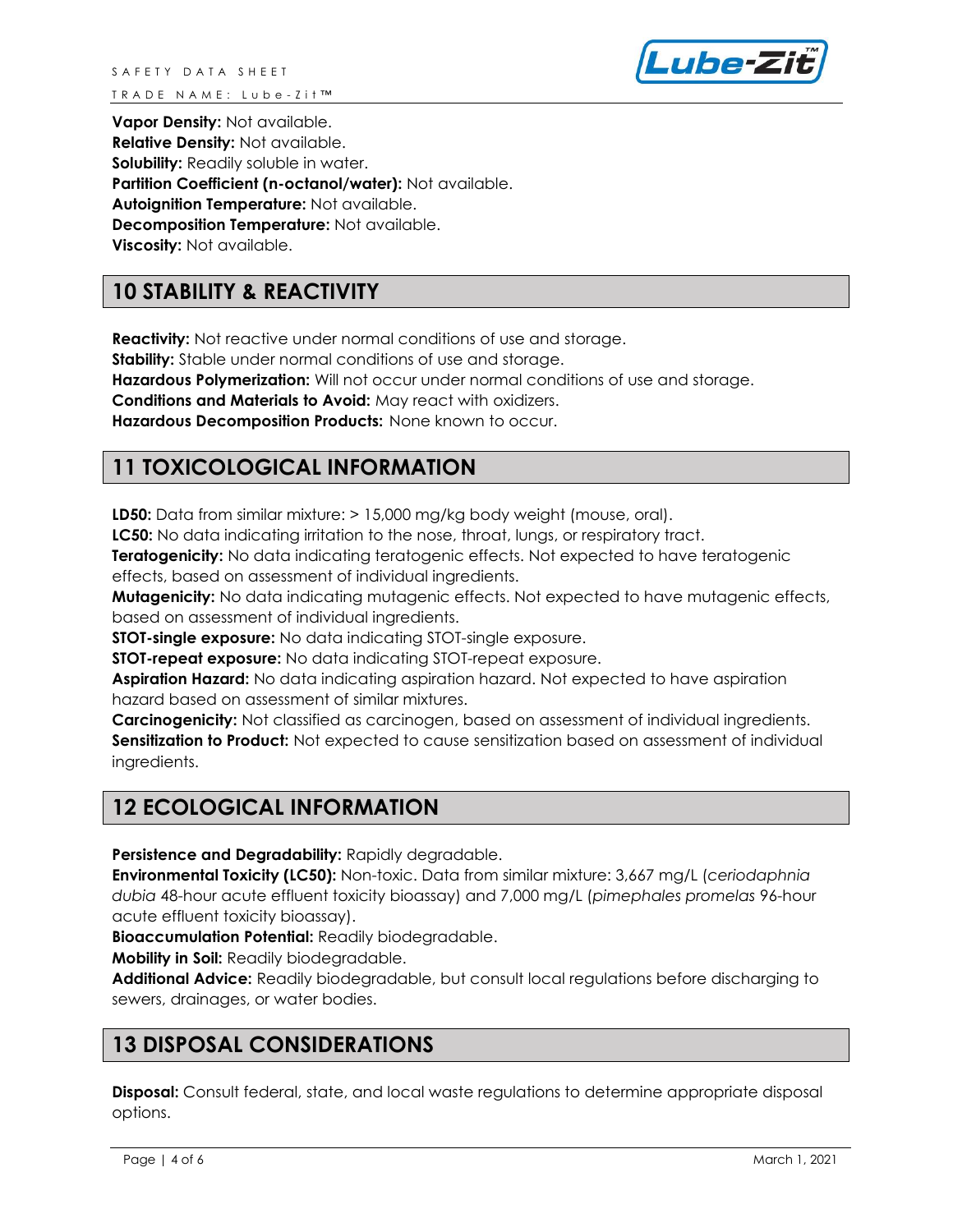

**Used Packaging:** Cleaning and re-use, whenever possible, are preferable to disposal.

#### **14 TRANSPORTATION INFORMATION**

**UN Number:** Not established.

**UN Proper Shipping Name:** Not applicable.

**Transport Hazard Class(es):** Not applicable.

**Packing Group: Not applicable.** 

**Environmental Hazards:** None.

**Special Precautions for User:** Product is listed on the U.S. Department of Commerce, Bureau of Industry, and Security Commerce Control List (CCL), but is exempt under Export Administration Regulation 99, and does not require a license in many situations. A license may be required if the proposed export is to an embargoed country, to an end-user of concern, or in support of a prohibited end-use.

### **15 REGULATORY INFORMATION**

SARA Title III Reporting not required.

Any spill or uncontrolled release of this product, including any substantial threat of release, may be subject to federal, state, and/or local reporting requirements. This product and/or its constituents may also be subject to other regulations at the state and/or local level. Consult those regulations applicable to your facility/operation.

# **16 OTHER INFORMATION**

| SDS STATUS:  | Revision 0; updated to GHS standard |
|--------------|-------------------------------------|
| PREPARED BY: | Fuller Brothers, Inc.               |
|              | 11507 SE Highway 212                |
|              | Clackamas, OR 97015                 |
| KEY SOURCES: | GHS guidance revision 5             |

#### **Abbreviations and Acronyms used in this document:**

| <b>ACGIHTLV-TWA</b> | American Conference of Governmental Industrial Hygienists threshold limit<br>value eight-hour time weighted average |
|---------------------|---------------------------------------------------------------------------------------------------------------------|
| C                   | Degrees Celsius                                                                                                     |
| CAS#                | <b>Chemical Abstract Service</b>                                                                                    |
| F.                  | Degrees Fahrenheit                                                                                                  |
| <b>GHS</b>          | Globally Harmonized System of Classification and Labelling of Chemicals                                             |
| LC <sub>50</sub>    | Lethal concentration, 50%                                                                                           |
| mg/kg               | Milligrams per kilogram                                                                                             |
| mg/L                | Milligrams per liter                                                                                                |
| <b>MSHA</b>         | Mine Safety and Health Administration                                                                               |
| NA.                 | Not applicable                                                                                                      |
| <b>NIOSH</b>        | National Institute for Occupational Safety and Health                                                               |
| OSHA PEL-TWA        | Occupational Safety and Health Administration permissible exposure limit<br>eight-hour time weighted average        |